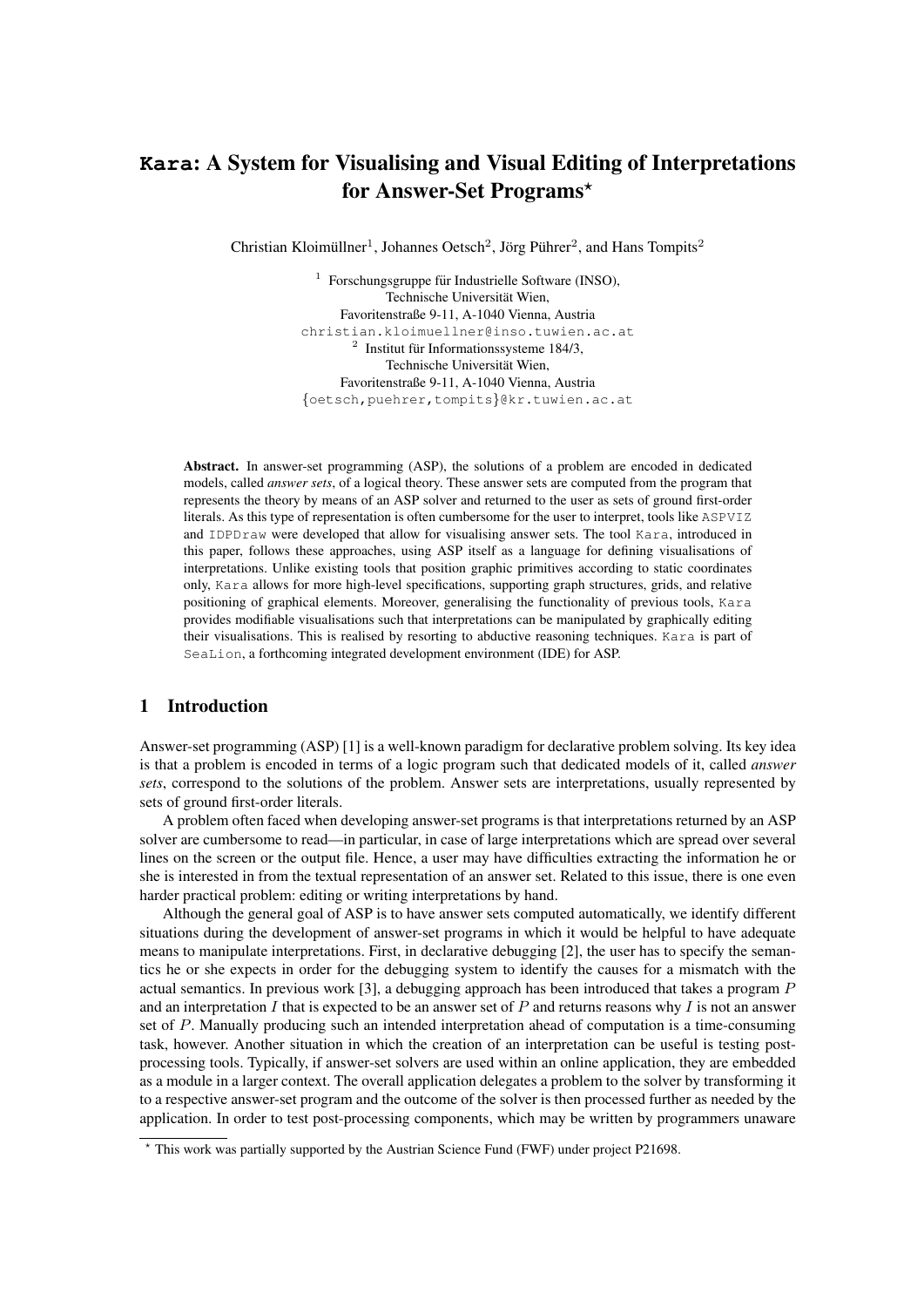

Fig. 1. Overview of the workflow (visualisation and abduction process).

of ASP, it would be beneficial to have means to create mock answer sets as test inputs. Third, the same idea of providing test input applies to modular answer-set programming  $[4]$ , when a module B that depends on another module A is developed before or separately from A. In order to test  $B$ , it can be joined with interpretations mocking answer sets from A.

In this paper, we describe the system  $Kara$  which allows for both visualising interpretations and editing them by manipulating their visualisations.<sup>3</sup> The visualisation functionality of Kara has been inspired by the existing tools ASPVIZ [5] and IDPDraw [6] for visualising answer sets. The key idea is to use ASP itself as a language for specifying how to visualise an interpretation I. To this end, the user takes a dedicated answer-set program V—which we call a *visualisation program*—that specifies how the visualisation of I should look like. That is, V defines how different graphical elements, such as rectangles, polygons, images, graphs, etc., should be arranged and configured to visually represent I.

Kara offers a rich visualisation language that allows for defining a superset of the graphical elements available in ASPVIZ and IDPDraw, e.g., providing support for automatically layouting graph structures, relative and absolute positioning, and support for grids of graphical elements. Moreover, Kara also offers a *generic mode* of visualisation, not available in previous tools, that does not require a domain-specific visualisation program, representing an answer set as a hypergraph whose set of nodes corresponds to the individuals occurring in the interpretation.<sup>4</sup> A general difference to previous tools is that Kara does not just produce image files right away but presents the visualisation in form of modifiable graphical elements in a visual editor. The user can manipulate the visualisation in various ways, e.g., change size, position, or other properties of graphical elements, as well as copy, delete, and insert new graphical elements. Notably, the created visualisations can also be used outside our editing framework, as Kara offers an SVG export function that allows to save the possibly modified visualisation as a vector graphic. Besides fine-tuning exported SVG files, manipulation of the visualisation of an interpretation I can be done for obtaining a modified version  $I'$  of  $I$  by means of abductive reasoning [7]. This gives the possibility to visually edit interpretations which is useful for debugging and testing purposes as described above.

In Section 3, we present a number of examples that illustrate the functionality of Kara and the ease of coping with a visualised answer set compared to interpreting its textual representation.

Kara is designed as a plugin of SeaLion, an Eclipse-based integrated development environment (IDE) for ASP [8] that is currently developed as part of a project on programming-support methods for ASP [9].

# 2 System Overview

We assume familiarity with the basic concepts of answer-set programming (ASP) (for a thorough introduction to the subject, cf. Baral [1]). In brief, an answer-set program consists of rules of the form

 $a_1 \vee \cdots \vee a_l := a_{l+1}, \ldots, a_m$ , not  $a_{m+1}, \ldots$ , not  $a_n$ ,

<sup>3</sup> The name "Kara" derives, with all due respect, from "Kara Zor-El", the native Kryptonian name of *Supergirl*, given that Kryptonians have visual superpowers on Earth.

<sup>&</sup>lt;sup>4</sup> A detailed overview of the differences concerning the visualisation capabilities of Kara with other tools is given in Section 4.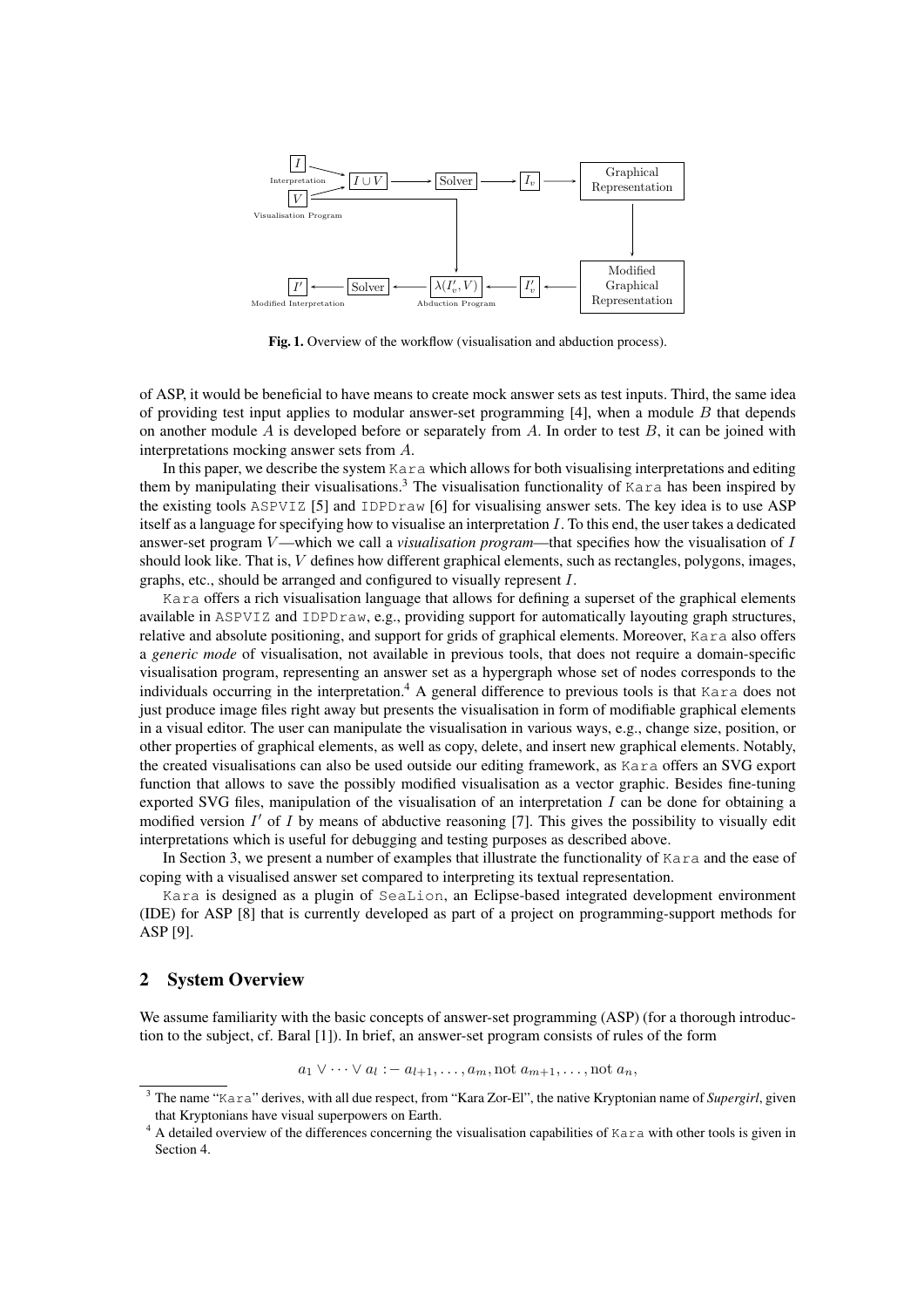

Fig. 2. The visualisation of interpretation I from Example 1.

where  $n \geq m \geq l \geq 0$ , "not" denotes *default negation*, and all  $a_i$  are first-order literals (i.e., atoms possibly preceded by the *strong negation* symbol, ¬). For a rule r as above, we define the *head* of r as  $H(r) = \{a_1, \ldots, a_l\}$  and the *positive body* as  $B^+(r) = \{a_{l+1}, \ldots, a_m\}$ . If  $n = l = 1$ , r is a *fact*, and if l = 0, r is a *constraint*. For facts, we will usually omit the symbol ": − ". The *grounding* of a program P relative to its Herbrand universe is defined as usual. An *interpretation* I is a finite and consistent set of ground literals, where consistency means that  $\{a, \neg a\} \nsubseteq I$ , for any atom a. I is an *answer set* of a program P if it is a minimal model of the grounding of the *reduct* of P relative to I (see Baral [1] for details).

The overall workflow of  $Kara$  is depicted in Fig. 1, illustrating how an interpretation I can be visualised in the upper row and how changing the visualisation can be reflected back to  $I$  such that we obtain a modified version  $I'$  of  $I$  in the lower row. In the following, we call programs that encode problems for which I and I' provide solution candidates *domain programs*.

#### 2.1 Visualisation of Interpretations

As discussed in the introduction, we use ASP itself as a language for specifying how to visualise an interpretation. In doing so, we follow a similar approach as the tools  $\text{ASPVIZ}$  [5] and  $\text{IDPDraw}$  [6]. We next describe this method on an abstract level.

Assume we want to visualise an interpretation  $I$  that is defined over a first-order alphabet  $A$ . We join I, interpreted as a set of facts, with a visualisation program V that is defined over  $A' \supset A$ , where A' may contain auxiliary predicates and function symbols, as well as predicates from a fixed set  $\mathcal{P}_v$  of reserved *visualisation predicates* that vary for the three tools.<sup>5</sup>

The rules in V are used to derive different atoms with predicates from  $\mathcal{P}_v$ , depending on I, that control the individual graphical elements of the resulting visualisation including their presence or absence, position, and all other properties. An actual visualisation is obtained by post-processing an answer set  $I_v$  of  $V \cup I$ that is projected to the predicates in  $\mathcal{P}_v$ . We refer to  $I_v$  as a *visualisation answer set* for I. The process is depicted in the upper row of Fig. 1. An exhaustive list of visualisation predicates available in Kara is given in Appendix A.

*Example 1.* Assume we deal with a domain program whose answer sets correspond to arrangements of items on two shelves. Consider the interpretation  $I = \{book(s_1, 1), book(s_1, 3), book(s_2, 1), globe(s_2, 2)\}$ stating that two books are located on shelf  $s_1$  in positions 1 and 3 and that there is another book and a globe on shelf  $s_2$  in positions 1 and 2. The goal is to create a simple graphical representation of this and similar interpretations, depicting the two shelves as two lines, each book as a rectangle, and globes as circles. Consider the following visualisation program:

| visline(shelf <sub>1</sub> , 10, 40, 80, 40, 0). |  |
|--------------------------------------------------|--|
| $\sim$ $\sim$ $\sim$ $\sim$ $\sim$ $\sim$        |  |

| visline(shelf $_2$ , 10, 80, 80, 80, 0).            |  |
|-----------------------------------------------------|--|
| <i>visrect</i> ( $f(X, Y), 20, 8$ ) : - book(X, Y). |  |

| $\frac{1}{2}$ (1, $\frac{1}{2}$ , $\frac{1}{2}$ , $\frac{1}{2}$ , $\frac{1}{2}$ , $\frac{1}{2}$ , $\frac{1}{2}$ , $\frac{1}{2}$ , $\frac{1}{2}$ , $\frac{1}{2}$ , $\frac{1}{2}$ |                                                                         |     |
|---------------------------------------------------------------------------------------------------------------------------------------------------------------------------------|-------------------------------------------------------------------------|-----|
|                                                                                                                                                                                 | <i>visposition</i> ( $f(s_1, Y), 20 * Y, 20, 0$ ) : - book( $s_1, Y$ ). | (4) |

$$
visposition(f(s_2, Y), 20 * Y, 60, 0) : - \text{book}(s_2, Y). \tag{5}
$$

- $visellipse(f(X, Y), 20, 20) := qlobe(X, Y).$  (6)
- $visposition(f(s_1, Y), 20 * Y, 20, 0) := globe(s_1, Y).$  (7)
- $visposition(f(s_2, Y), 20 * Y, 60, 0) := globes(2, Y).$  (8)

<sup>&</sup>lt;sup>5</sup> Technically, in ASPVIZ, *V* is not joined with *I* but with a domain program *P* such that *I* is an answer set of *P*.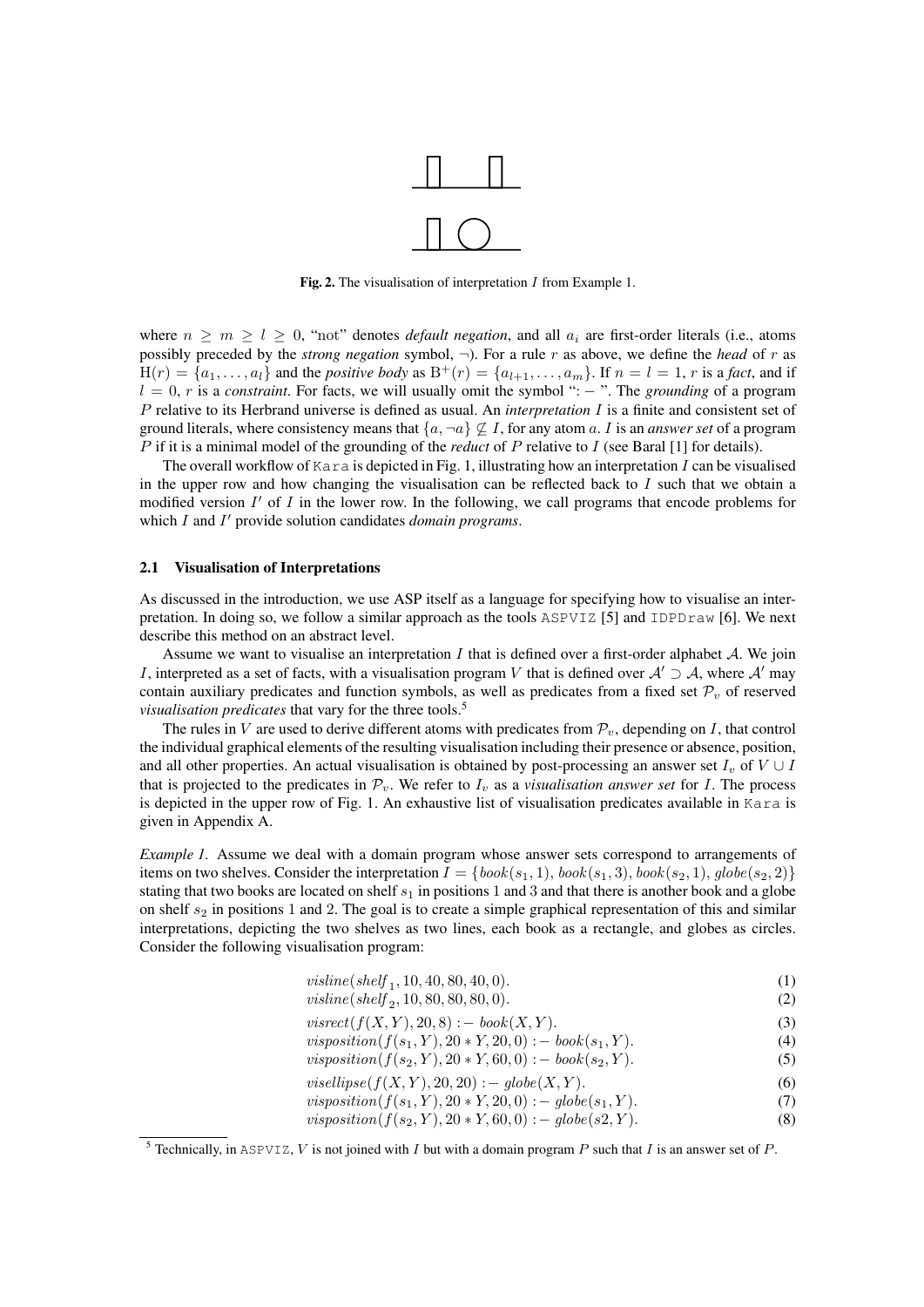Rules (1) and (2) create two lines with the identifiers  $shelf_1$  and  $shelf_2$ , representing the top and bottom shelf. The second to fifth arguments of *visline*/6 represent the origin and the target coordinates of the line.<sup>6</sup> The last argument of *visline*/6 is a z-coordinate determining which graphical element is visible in case two or more overlap. Rule (3) generates the rectangles representing books, and Rules (4) and (5) determine their position depending on the shelf and the position given in the interpretation. Likewise, Rules (6) to (8) generate and position globes. The resulting visualisation of I is depicted in Fig. 2.

Note that the first argument of each visualisation predicate is a unique identifier for the respective graphical element. By making use of function symbols with variables, like  $f(X, Y)$  in Rule (3) above, these labels are not limited to constants in the visualisation program but can be generated on the fly, depending on the interpretation to visualise. While some visualisation predicates, like visline, visrect, and visellipse, define graphical elements, others, e.g., *visposition*, are used to change properties of the elements, referring to them by their respective identifiers.

Kara also offers a *generic visualisation* that visualises an arbitrary interpretation without the need for defining a visualisation program. In such a case, the interpretation is represented as a labelled hypergraph. Its nodes are the individuals appearing in the interpretation and the edges represent the literals in the interpretation, connecting the individuals appearing in the respective literal. Integer labels on the endings of the edge are used for expressing the term position of the individual. To distinguish between different predicates, each edge has an additional label stating the predicate. Edges of the same predicate are of the same colour. A generic visualisation is presented in Example 4.

#### 2.2 Editing of Interpretations

We next describe how we can obtain a modified version  $I'$  of an interpretation  $I$  corresponding to a manipulation of the visualisation of  $I$ . We follow the steps depicted in the lower row of Fig. 1, using abductive reasoning. Recall that abduction is the process of finding hypotheses that explain given observations in the context of a theory. Intuitively, in our case, the theory is the visualisation program, the observation is the modified visualisation of  $I$ , and the desired hypothesis is  $I'$ .

In Kara, the visualisation of I is created using the Graphical Editing Framework (GEF) [10] of Eclipse. It is displayed in a graphical editor which allows for various kinds of manipulation actions such as moving, resizing, adding or deleting graphical elements, adding or removing edges between them, editing their properties, or change grid values. Each change in the visual editor of Kara is internally reflected by a modification to the underlying visualisation answer set  $I_v$ . We denote the resulting visualisation interpretation by  $I'_v$ . From that and the visualisation program V, we construct a logic program  $\lambda(I'_v, V)$  such that the visualisation of any answer set  $I'$  of  $\lambda(I'_v, V)$  using V corresponds to the modified one.

The idea is that  $\lambda(I'_v, V)$ , which we refer to as the *abduction program* for  $I'_v$  and V, guesses a set of *abducible atoms*. On top of these atoms, the rules of V are used in  $\lambda(I'_v, V)$  to derive a hypothetical visualisation answer set  $I''_v$  for I'. Finally, constraints in the abduction program ensure that  $I''_v$  coincides with the targeted visualisation interpretation  $I'_v$  on a set  $P_i$  of selected predicates from  $P_v$ , which we call  $integrity\ predicate$ s. Hence, a modified interpretation  $I'$  can be obtained by computing an answer set of  $\lambda(I'_v, V)$  and projecting it to the guessed atoms. To summarise, the abduction problem underlying the described process can be stated as follows:

(\*) Given the interpretation  $I'_v$ , determine an interpretation  $I'$  such that  $I'_v$  coincides with each answer set of  $V \cup I'$  on  $\mathcal{P}_i$ .

Clearly, visualisation programs must be written in a way that manipulated visualisation interpretations could indeed be the outcome of the visualisation program for some input. This is not the case for arbitrary visualisation programs, but usually it is easy to write an appropriate visualisation program that allows for abducing interpretations.

The following problems have to be addressed for realising the sketched approach:

– determining the predicates and domains of the abducible atoms, and

 $6$  The origin of the coordinate system is at the top-left corner of the illustration window with the x-axis pointing to the right and the  $y$ -axis pointing down.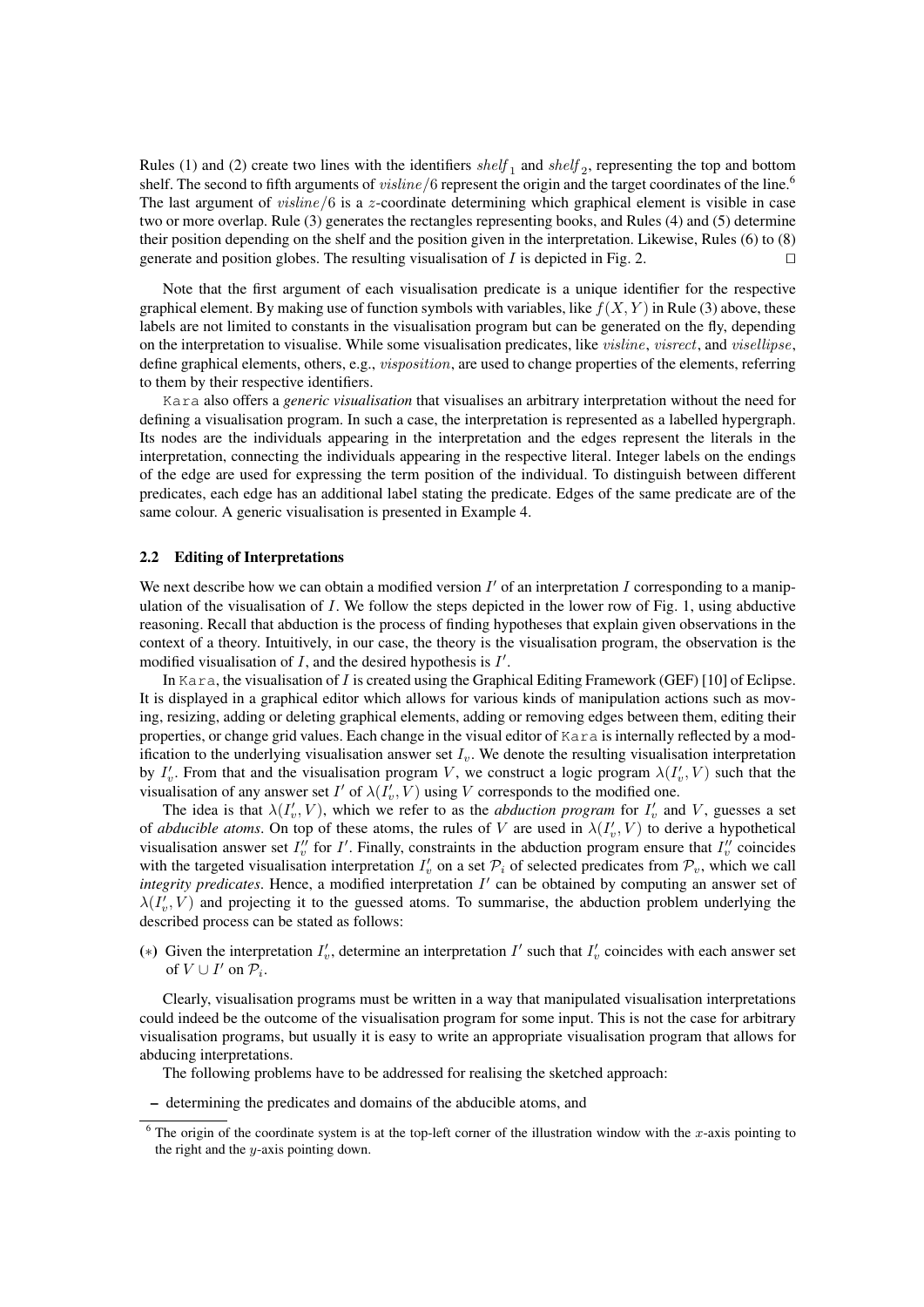$\mathsf{dom}(I'_v,V) = \{\mathit{nonRecDom}(t) : -\ v(\boldsymbol{t}') \mid r \in V, v/m \in \mathcal{P}_v, v(\boldsymbol{t}') \in \mathrm{H}(r),$  $a(t) \in \mathrm{B}^+(r), t = t_1, \ldots, t, \ldots, t_n, a/n \notin \mathcal{P}_v,$  $VAR(t) \neq \emptyset$ ,  $VAR(t) \subseteq VAR(t')$ }∪  $\{dom(t) : -v(t'), nonRecDom(X_1), \ldots, nonRecDom(X_l) \mid r \in V, \}$  $v/m \in \mathcal{P}_v, v(\mathbf{t}') \in H(r), a(\mathbf{t}) \in B^+(r), \mathbf{t} = t_1, \dots, t, \dots, t_n,$  $a/n \notin \mathcal{P}_v, \text{VAR}(t) \cap \text{VAR}(t') \neq \emptyset,$  $VAR(t) \setminus VAR(t') = \{X_1, \ldots, X_l\}\}$ ∪  ${dom(X) := nonRecDom(X)},$  $guess(V) = {a(X_1, ..., X_n) : - not \neg a(X_1, ..., X_n), dom(X_1), ..., dom(X_n)},$  $\neg a(X_1, ..., X_n) := \text{not } a(X_1, ..., X_n), \text{dom}(X_1), ..., \text{dom}(X_n)$  $a/n \notin \mathcal{P}_v, a(t_1, \ldots, t_n) \in \bigcup_{r \in V} B(r),$  ${a(t'_1, \ldots, t'_n) \mid a(t'_1, \ldots, t'_n) \in H(r), r \in V} = \emptyset$ , check $(I'_v) = \{ : - \text{ not } v(t_1, \ldots, t_n) , : -v(X_1, \ldots, X_n) , \text{not } v'(X_1, \ldots, X_n) \}$  $v'(t_1,...,t_n) | v(t_1,...,t_n) \in I'_v, v/n \in \mathcal{P}_i$ 

Fig. 3. Elements of the abduction program  $\lambda(I'_v, V)$ .

– choosing the integrity predicates among the visualisation predicates.

For solving these issues, we rely on pragmatic choices that seem useful in practice. We obtain the set  $\mathcal{P}_a$  of predicates of the abducible atoms from the visualisation program  $V$ . The idea is that every predicate that is relevant to the solution of a problem encoded in an answer set has to occur in the visualisation program if the latter is meant to provide a complete graphical representation of the solution. Moreover, we restrict  $P_a$  to those non-visualisation predicates in V that occur in the body of a rule but not in any head atom in V. The assumption is that atoms defined in  $V$  are most likely of auxiliary nature and not contained in a domain program.

An easy approach for generating a domain  $\mathcal{D}_a$  of the abducible atoms would be to extract the terms occurring in  $I'_v$ . We follow, however, a more fine-grained approach that takes the introduction and deletion of function symbols in the rules in  $V$  into account. Assume  $V$  contains the rules

> $visrect(f(Street, Num), 9, 10) := house(Street, Num)$  and  $vis ellipse(sun, Width, Height) :- property(sun, size(Width, Height)),$

and  $I'_v$  contains  $visrect(f(bakerstreet, 221b), 9, 10)$  and  $visellipse(sun, 10, 11)$ . Then, when extracting the terms in  $I'_v$ , the domain includes  $f(bakerstreet, 221b)$ ,  $bakerstreet, 221b, 9, 10, sun, and 11$  for the two rules. However, the functor f is solely an auxiliary concept in  $V$  and not meant to be part of domain programs. Moreover, the term  $9$  is introduced in  $V$  and is not needed in the domain for  $I'$ . Also, the terms 10 and 11 as standalone terms and sun are not needed in  $I'$  to derive  $I'_v$ . Even worse, the term  $size(10, 11)$ , that has to be contained in  $I'$  such that  $I'_v$  can be a visualisation answer set for  $I'$ , is missing in the domain. Hence, we derive  $\mathcal{D}_a$  in  $\lambda(I'_v, V)$  not only from  $I'_v$  but also consider the rules in V. Using our translation that is detailed below, we obtain *bakerstreet*, 221*b*, and  $size(10, 12)$  as domain terms from the rules above.

For the choice of  $\mathcal{P}_i$ , i.e., of the predicates on which  $I'_v$  and the actual visualisation answer sets of  $I'$ need to coincide, we exclude visualisation predicates that require a high preciseness in visual editing by the user in order to match exactly a value that could result from the visualisation program. For example, we do not include predicates determining position and size of graphical elements, since in general it is hard to position and scale an element precisely such that an interpretation  $I'$  exists with a matching visualisation. Note that this is not a major restriction, as in general it is easy to write a visualisation program such that aspects that the user wants to be modifiable are represented by graphical elements that can be elegantly modified visually. For example, instead of representing a Sudoku puzzle by labels whose exact position is calculated in the visualisation program, the language of Kara allows for using a logical grid such that the value of each cell can be easily changed in the visual editor.

We next give the details of the abduction program.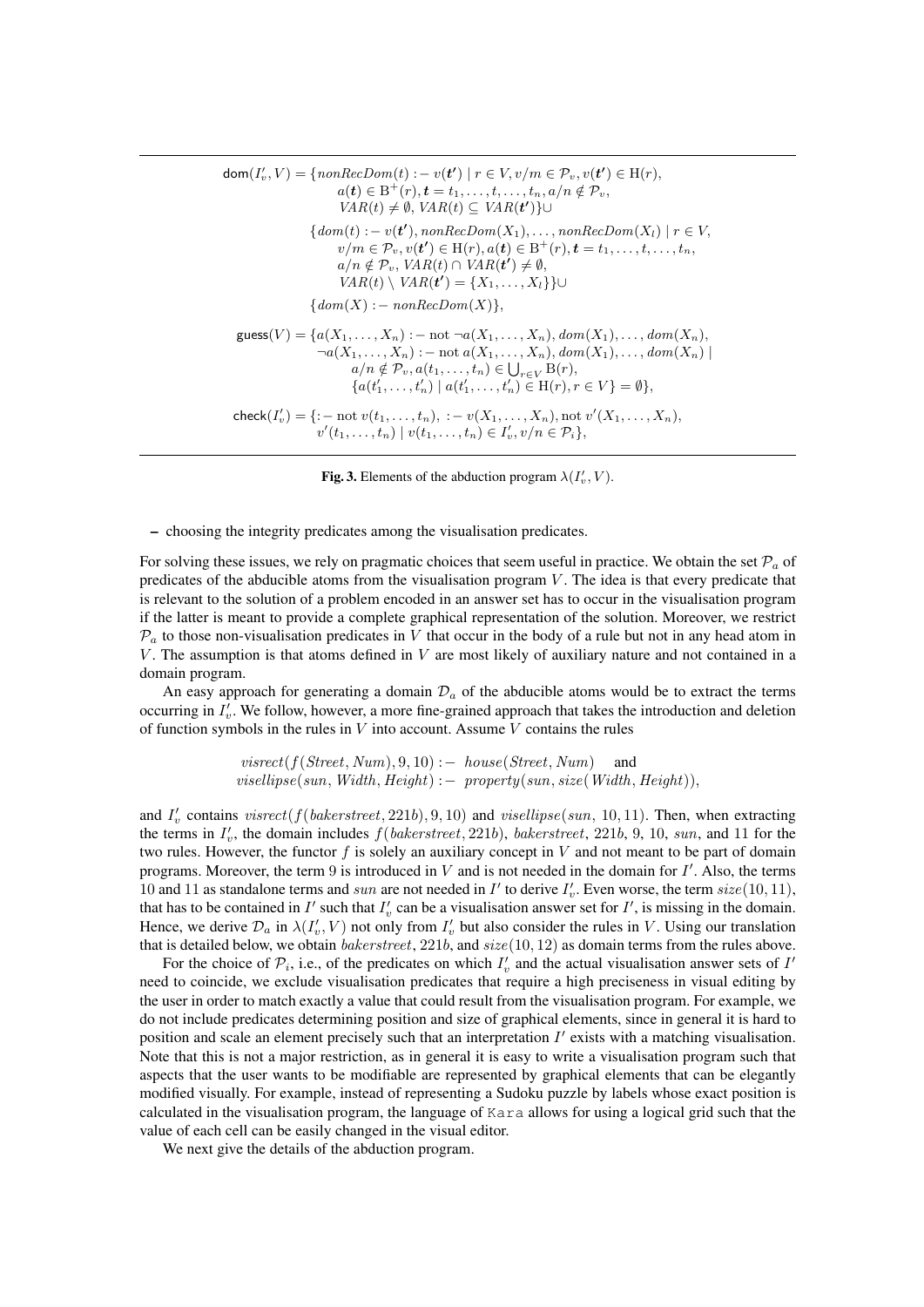**Definition 1.** Let  $I'_v$  be an interpretation with atoms over predicates in  $\mathcal{P}_v$ , V a (visualisation) program, *and*  $P_i \subseteq P_v$  *the fixed set of integrity predicates. Moreover, let*  $VAR(T)$  *denote the variables occurring in* T, where  $T$  is a term or a list of terms. Then, the abduction program with respect to  $I'_v$  and  $V$  is given by

 $\lambda(I'_v,V)={\mathsf{dom}}(I'_v,V)\cup\mathsf{guess}(V)\cup V\cup\mathsf{check}(I'_v),$ 

where  $\textsf{dom}(I'_v, V)$ , guess $(V)$ , and  $\textsf{check}(I'_v)$  are given in Fig. 3, and  $nonRecDom/1$ ,  $dom/1$ , and  $v'/n$ , *for all*  $v/n \in P_i$ , are fresh predicates.

The idea of dom $(I'_v, V)$  is to consider non-ground terms t contained in the body of a visualisation rule that share variables with a visualisation atom in the head of the rule and to derive instances of these terms when the corresponding visualisation atom is contained in  $I'_v$ . In case less variables occur in the visualisation atom than in  $t$ , we avoid safety problems by restricting their scope to parts of the derived domain. Here, the distinction between predicates *dom* and nonRecDom is necessary to prevent infinite groundings of the abduction program. Note that in general it is not guaranteed that the domain we derive contains all necessary elements for abducing an appropriate interpretation  $I'$ . For instance, consider the case that the visualisation program contains a rule visrect(id, 5, 5) : – foo(X), and V together with the constraints in check $(I'_v)$  require that for all terms t of a domain that can be obtained from  $I'_v$  and  $V$ ,  $foo(t)$  must not hold. Then, there is no interpretation that will trigger the rule using this domain, although an interpretation with a further term  $t'$  might exist that results in the desired visualisation. Hence, we added an editor to Kara that allows for changing and extending the automatically generated domain as well as the set of abducible predicates.

The following result characterises the answer sets of the abduction program.

**Theorem 1.** Let  $I'_v$  be an interpretation with atoms over predicates in  $\mathcal{P}_v$ , V a (visualisation) program, and  $\mathcal{P}_i\subseteq\mathcal{P}_v$  the fixed set of integrity predicates. Then, any answer set  $I''_v$  of  $\lambda(I'_v,V)$  coincides with  $I'_v$  on the atoms over predicates from  $\mathcal{P}_i$ , and a solution  $I'$  of the abduction problem  $(*)$  is obtained from  $I''_v$  by *projection to the predicates in*

$$
\{a/n \mid a(t_1,\ldots,t_n) \in \bigcup_{r\in V} \mathcal{B}(r), \{a(t'_1,\ldots,t'_n) \mid a(t'_1,\ldots,t'_n) \in \mathcal{H}(r), r\in V\} = \emptyset\} \setminus \mathcal{P}_v.
$$

#### 2.3 Integration in **SeaLion**

Kara is written in Java and integrated in the Eclipse-plugin SeaLion [8] for developing answer-set programs. Currently, it can be used with answer-set programs in the languages of Gringo and DLV. SeaLion offers functionality to execute external ASP solvers on answer-set programs. The resulting answer sets can be parsed by the IDE and displayed as expandable tree structures in a dedicated Eclipse view for interpretations. Starting from there, the user can invoke Kara by choosing a pop-up menu entry of the interpretation he or she wants to visualise. A run configuration dialog will open that allows for choosing the visualisation program and for setting the solver configuring to be used by Kara. Then, the visual editor opens with the generated visualisation. The process for abducing an interpretation that reflects the modifications to the visualisation can be started from the visual editor's pop-up menu. If a respective interpretation exists, one will be added to SeaLion's interpretation view.

The sources of Kara and the alpha version of SeaLion can be downloaded from

http://sourceforge.net/projects/mmdasp/.

An Eclipse update site will be made available as soon as SeaLion reaches beta status.

#### 3 Examples

In this section, we provide examples that give an overview of Kara's functionality. We first illustrate the use of logic grids and the visual editing feature.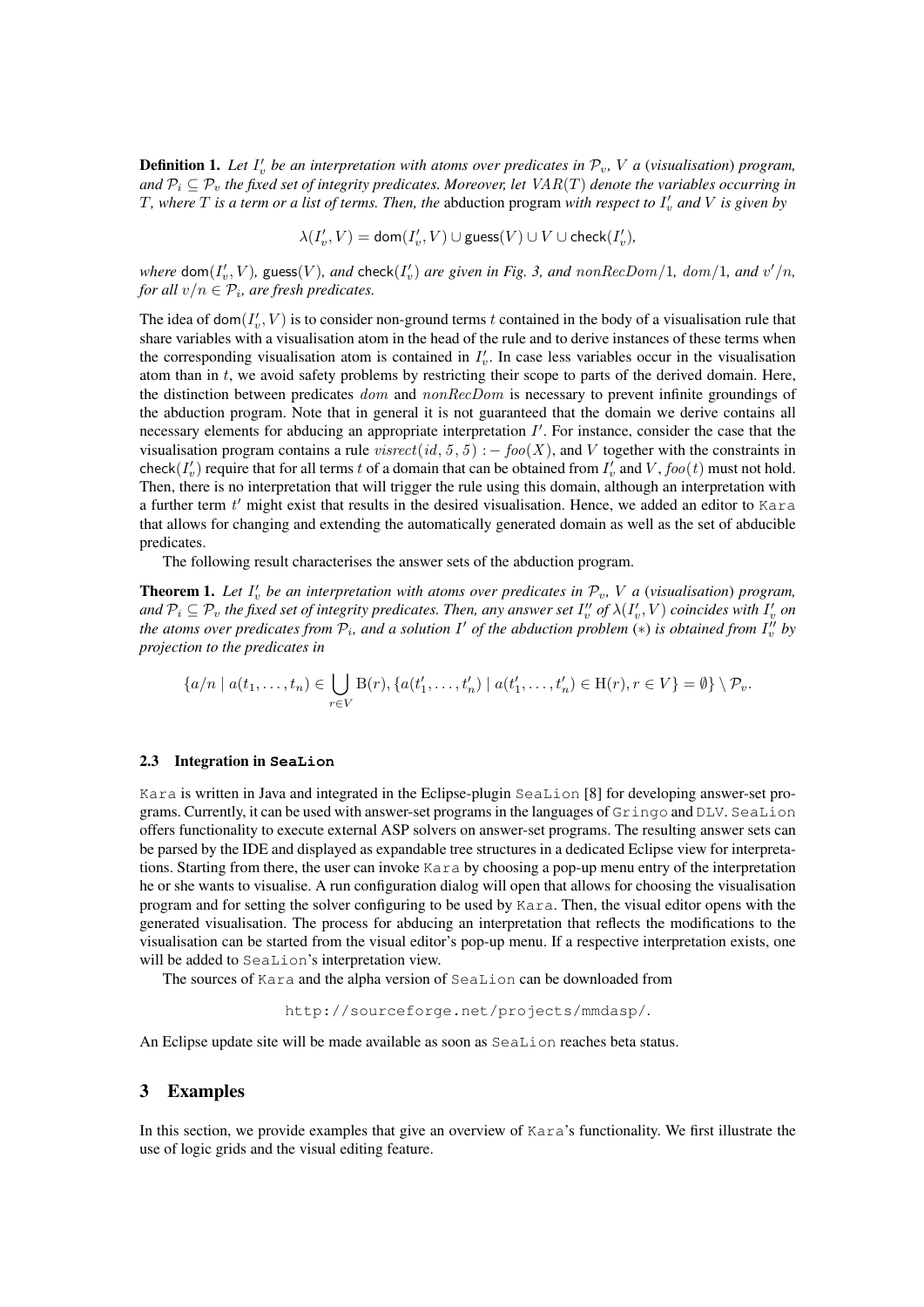| visgrid(maze, MAXR, MAXC, MAXR*20+5, MAXC*20+5): $-$ max $C(MAXC)$ , max $R(MAXR)$ . (9)<br>visposition(maxe, 0, 0, 0).                                                                                                                                                                                                                                      | (10)                         |
|--------------------------------------------------------------------------------------------------------------------------------------------------------------------------------------------------------------------------------------------------------------------------------------------------------------------------------------------------------------|------------------------------|
| % A cell with a wall on it.<br>visrect(wall, 20, 20).<br>visback groundcolor(wall, black).                                                                                                                                                                                                                                                                   | (11)<br>(12)                 |
| % An empty cell.<br>visrect(empty, 20, 20).<br>visback groundcolor(empty, white).<br>viscolor(empty, white).                                                                                                                                                                                                                                                 | (13)<br>(14)<br>(15)         |
| % Entrance and exit.<br>visimage(entrance, "entrance.jpg").<br>visscale(entrance, 18, 18).<br>visimage(cxit, "exit.png").<br>visscale(exit, 18, 18).                                                                                                                                                                                                         | (16)<br>(17)<br>(18)<br>(19) |
| % Filling the cells of the grid.<br>visfillgrid (maze, empty, R, C) : – empty $(C, R)$ , not entrance $(C, R)$ , not exit $(C, R)$ .<br>visfillgrid(maze, wall, $R, C$ ) : – wall( $C, R$ ), not entrance( $C, R$ ), not exit( $C, R$ ).<br>visfillgrid(maze, entrance, $R, C$ ) : – entrance( $C, R$ ).<br>visfillgrid(maze, exit, $R, C$ ) : – exit(C, R). | (20)<br>(21)<br>(22)<br>(23) |
| % Vertical and horizontal lines.<br>$visible(v(0), 5, 5, 5, MAXR * 20 + 5, 1) :- maxR(MAXR).$<br>$visible(v(C), C*20+5, 5, C*20+5, MAXR*20+5, 1) :- col(C), maxR(MAXR).$<br>$visible(h(0), 5, 5, MAXC * 20 + 5, 5, 1) :- maxC(MAXC).$<br>visline $(h(R), 5, R * 20 + 5, MAXC * 20 + 5, R * 20 + 5, 1)$ : – row $(R), maxC(MAXC)$ .                           | (24)<br>(25)<br>(26)<br>(27) |
| % Define possible grid values for editing.<br>$vis possible grid values (maxe, wall).$<br>$vis possible grid values (maxe, empty).$<br>$vis possible grid values (maxe, entrance).$<br>$vis possible grid values (maxe, exit).$                                                                                                                              | (28)<br>(29)<br>(30)<br>(31) |

Fig. 4. Visualisation program for Example 2.

*Example 2. Maze-generation* is a benchmark problem from the second ASP competition [11]. The task is to generate a two-dimensional grid, where each cell is either a wall or empty, that satisfies certain constraints. There are two dedicated empty cells, being the maze's entrance and its exit, respectively. The following facts represent a sample answer set of a maze generation encoding restricted to interesting predicates.

 $col(1..5)$ .  $row(1..5)$ .  $maxC(5)$ .  $maxR(5)$ .  $wall(1, 1)$ .  $empty(1, 2)$ .  $wall(1, 3)$ .  $wall(1, 4)$ .  $wall(1, 5)$ .  $wall(2, 1)$ .  $empty(2, 2)$ .  $empty(2, 3)$ .  $empty(2, 4)$ .  $wall(2, 5)$ .  $wall(3, 1).$   $wall(3, 2).$   $wall(3, 3).$   $empty(3, 4).$   $wall(3, 5).$   $wall(4, 1).$   $empty(4, 2).$ empty $(4, 3)$ . empty $(4, 4)$ . wall $(4, 5)$ . wall $(5, 1)$ . wall $(5, 2)$ . wall $(5, 3)$ . empty $(5, 4)$ .  $wall(5, 5)$ .  $entrance(1, 2)$ .  $exit(5, 4)$ .

Predicates  $col/1$  and  $row/1$  define indices for the rows and columns of the maze, while  $maxC/1$ and  $maxR/1$  give the maximum column and row number, respectively. The predicates  $wall/2$ ,  $empty/2$ ,  $entrance/2$ , and  $exit/2$  determine the positions of walls, empty cells, the entrance, and the exit in the grid, respectively. One may use the visualisation program from Fig. 4 for maze-generation interpretations of this kind.

In Fig. 4, Rule (9) defines a logic grid with identifier  $maze$ ,  $MAXR$  rows, and  $MAXC$  columns. The fourth and fifth parameter define the height and width of the grid in pixel. Rule (10) is a fact that defines a fixed position for the maze. The next step is to define the graphical objects to be displayed in the grid. Because these objects are fixed (i.e., they are used more than once), they can be defined as facts. A wall is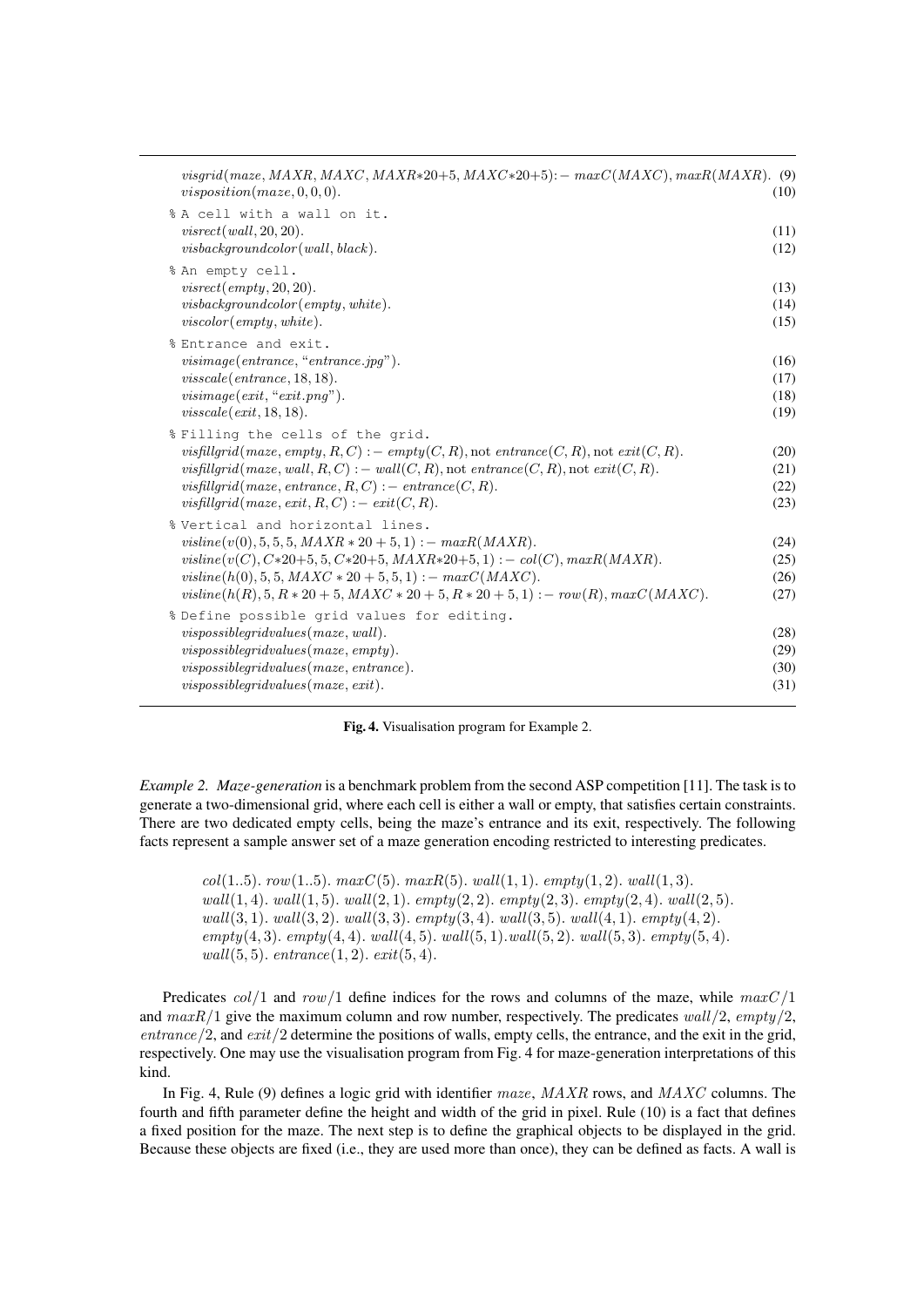

Fig. 5. Visualisation output for the maze-generation program.

represented by a rectangle with black background and foreground colour<sup>7</sup> (Rules (11) and (12)) whereas an empty cell is rendered as a rectangle with white background and foreground colour (Rules (13) to (15)). The entrance and the exit are represented by two images (Rules (16) to (19)). Then, these graphical elements are assigned to the respective cell of the grid (Rules (20) to (23)). Rules (24) to (27) render vertical and horizontal lines to better distinguish between the different cells. Rules (28) to (31) are not needed for visualisation but define possible values for the grid that we want to be available in the visual editor.

Once the grid is rendered, the user can replace the value of a cell with a value defined using predicate *vispossiblegridvalues*/2 (e.g., replacing an empty cell with a wall). The visualisation of the sample interpretation using this program is given in Fig. 5. Note that the visual representation of the answer set is much easier to cope with than the textual representation of the answer set given in the beginning of the example.

Next, we demonstrate how to use the visual editing feature of Kara to obtain a modified interpretation, as shown in Fig. 6. Suppose we want to change the cell  $(3, 2)$  from being a wall to an empty cell. The user can select the respective cell and open a pop-up menu that provides an item for changing grid-values. A dialog opens that allows for choosing among the values that have been defined in the visualisation program, using the *vispossiblegridvalues*/2 predicate. When the user has finished editing the visualisation, he or she can start the abduction process for inferring the new interpretation. When an interpretation is successfully derived, it is added to SeaLion's interpretation view.  $\Box$ 

Kara supports absolute and relative positioning of graphical elements. If for any visualisation element the predicate visposition/4 is defined, then we have fixed positioning. Otherwise, the element is positioned automatically. Then, by default, the elements are randomly positioned on the graphical editor. However, the user can define the position of an element *relative* to another element. This is done by using the predicates  $visleft/2$ ,  $visright/2$ ,  $visabove/2$ ,  $visbelow/2$ , and  $visinfrontof/2$ .

*Example 3.* The following visualisation program makes use of relative positioning for sorting elements according to their label.

| visrect(a, 50, 50).                      | (32) |
|------------------------------------------|------|
| vislabel(a, laba).                       | (33) |
| vistext(laba, 3).                        | (34) |
| vispolygon(b, 0, 20, 1).                 | (35) |
| vispolygon(b, 25, 0, 2).                 | (36) |
| vispolygon(b, 50, 20, 3).                | (37) |
| visiblel(b, labb).                       | (38) |
| vistext(labb, 10).                       | (39) |
| vis ellipse(c, 30, 30).                  | (40) |
| visiblel(c, labc).                       | (41) |
| vistext(labc, 5).                        | (42) |
| $element(X) := visrect(X, \_, \_).$      | (43) |
| $element(X) := vispolygon(X, \_,\_,\_).$ | (44) |
| $element(X) : - visible(X, , ). element$ | (45) |

<sup>7</sup> Black foreground colour is default and may not be set explicitly.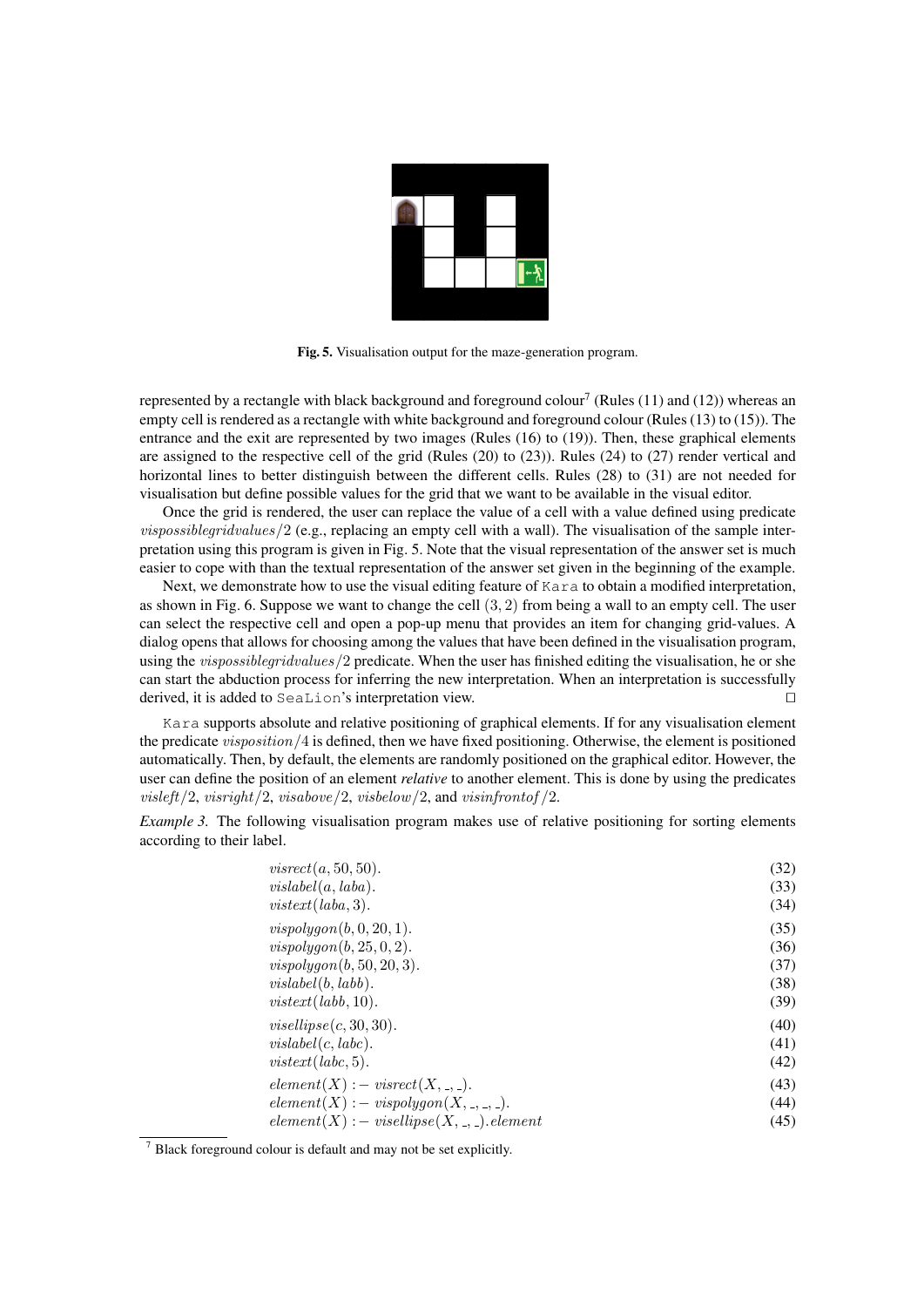

Fig. 6. Abduction steps in the plugin.

$$
visleft(X, Y) := element(X), element(Y), visible(X, LABX), vistext(LABX, XNUM), visible(Y, LABY), vistext(LABY, YNUM), XNUM < YNUM.
$$
 (46)

The program defines three graphical objects, a rectangle, a polygon, and an ellipse. In Rules (32) to (34), the rectangle together with its label 3 is generated. The shape of the polygon (Rules (35) to (37)) is defined by a sequence of points relative to the polygon's own coordinate system using the *vispolygon*/4 predicate. The order in which these points are connected with each other is given by the predicate's fourth argument. Rules (38) and (39) generate the label for the polygon and specify its text. Rules (43) to (45) state that every rectangle, polygon, and ellipse is an element. The relative position of the three elements is determined by Rule (46). For two elements  $E_1$  and  $E_2$ ,  $E_1$  has to appear to the left of  $E_2$  whenever the label of  $E_1$ is smaller than the one of  $E_1$ . The output of this visualisation program is given in Fig. 7. Note that the visualisation program does not make reference to predicates from an interpretation to visualise, hence the example illustrates that Kara can also be used for creating arbitrary graphics.  $\square$ 

The last example demonstrates the support for graphs in Kara. Moreover, the generic visualisation feature is illustrated.

*Example 4.* We want to visualise answer sets of an encoding of a graph-colouring problem. Assume we have the following interpretation that defines nodes and edges of a graph as well as a colour for each node.

> { $node(1), node(2), node(3), node(4), node(5), node(6), edge(1, 2), edge(1, 3),$  $edge(1, 4), edge(2, 4), edge(2, 5), edge(2, 6), edge(3, 1), edge(3, 4), edge(3, 5),$  $edge(4, 1), edge(4, 2), edge(5, 3), edge(5, 4), edge(5, 6), edge(6, 2), edge(6, 3),$  $edge(6, 5), color(1, lightblue), color(2, yellow), color(3, yellow), color(4, red),$  $color(5, lightblue), color(6, red).$

We make use of the following visualisation program: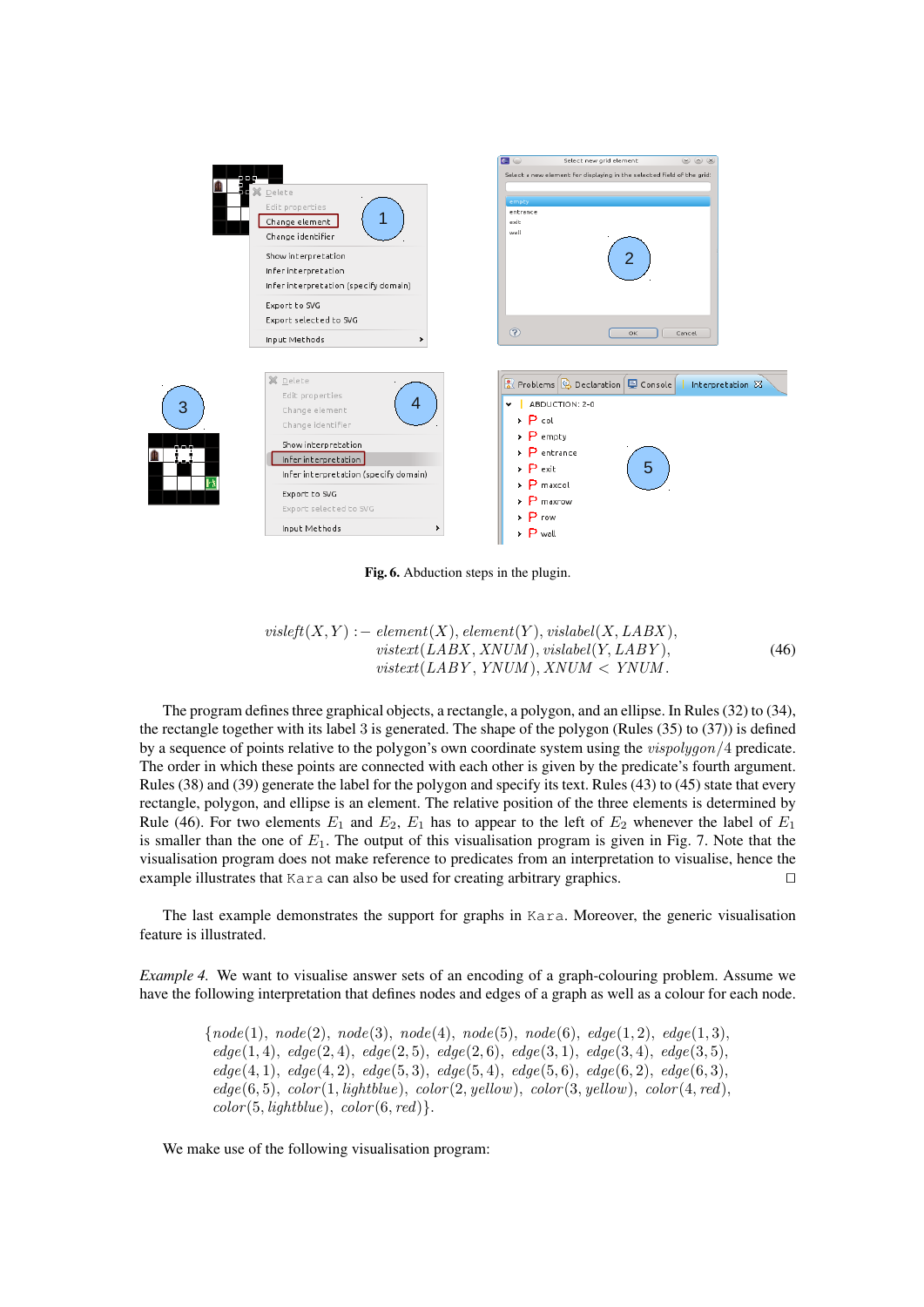

Fig. 7. Output of the visualisation program in Example 3.

| % Generate a graph.<br>visgraph(g).                                                                                                                  | (47)                 |
|------------------------------------------------------------------------------------------------------------------------------------------------------|----------------------|
| % Generate the nodes of the graph.<br>$vis ellipse(X, 20, 20) : - node(X).$<br>visisnode $(X, g)$ : – node $(X)$ .                                   | (48)<br>(49)         |
| % Connect the nodes (edges of the input).<br><i>visconnect</i> $(f(X, Y), X, Y) := edge(X, Y)$ .<br>vistargetdeco(X, arrow) : – visconnect(X, ., .). | (50)<br>(51)         |
| % Generate labels for the nodes.<br>$visiblel(X, l(X)) := node(X).$<br>$visteret(l(X), X) : - node(X).$<br>visfontstyle( $l(X)$ , bold) : – node(X). | (52)<br>(53)<br>(54) |
| % Color the node according to the solution.                                                                                                          |                      |

$$
visbackgroundcolor(X, COLOR) : - node(X), color(X, COLOR). \tag{55}
$$

In Rule  $(47)$ , a graph, q, is defined and a circle for every node from the input interpretation is created (Rule (48)). Rule (49) states that each of these circles is logically considered a node of graph g. This has the effect that they will be considered by the algorithm layouting the graph during the creation of the visualisation. The edges of the graph are defined using the *visconnect*  $/3$  predicate (Rule (50)). It can be used to connect arbitrary graphical elements with a line, also if they are not nodes of some graph. As we deal with a directed graph, an arrow is set as target decoration for all the connections (Rule (51)). Labels for the nodes are set in Rules (52) to (54). Finally, Rule (55) sets the colour of the node according to the interpretation. The resulting visualisation is depicted in Fig. 8. Moreover, the generic visualisation of the graph colouring interpretation is given in Fig. 9.  $\Box$ 

## 4 Related Work

The visualisation feature of Kara follows the previous systems ASPVIZ [5] and IDPDraw [6], which also use ASP for defining how interpretations should be visualised.<sup>8</sup> Besides the features beyond visualisation, viz. the framework for editing visualisations and the support for multiple solvers, there are also differences between Kara and these tools regarding visualisation aspects.

Kara allows to write more high-level specifications for positioning the graphical elements of a visualisation. While IDPDraw and ASPVIZ require the use of absolute coordinates, Kara additionally supports relative positioning and automatic layouting for graph and grid structures. Note that technically, the former is realised using ASP, by guessing positions of the individual elements and adding respective constraints to ensure the correct layout, while the latter is realised by using a standard graph layouting algorithm which is part of the Eclipse framework. In Kara, as well as in IDPDraw, each graphical element has a unique identifier that can be used, e.g., to link elements or to set their properties (e.g., colour or font style). That way, programs can be written in a clear and elegant way since not all properties of an element have to be specified within a single atom. Here, Kara exploits that the latest ASP solvers support function symbols

<sup>&</sup>lt;sup>8</sup> IDPDraw has been used for visualisation of the benchmark problems of the second and third ASP competition.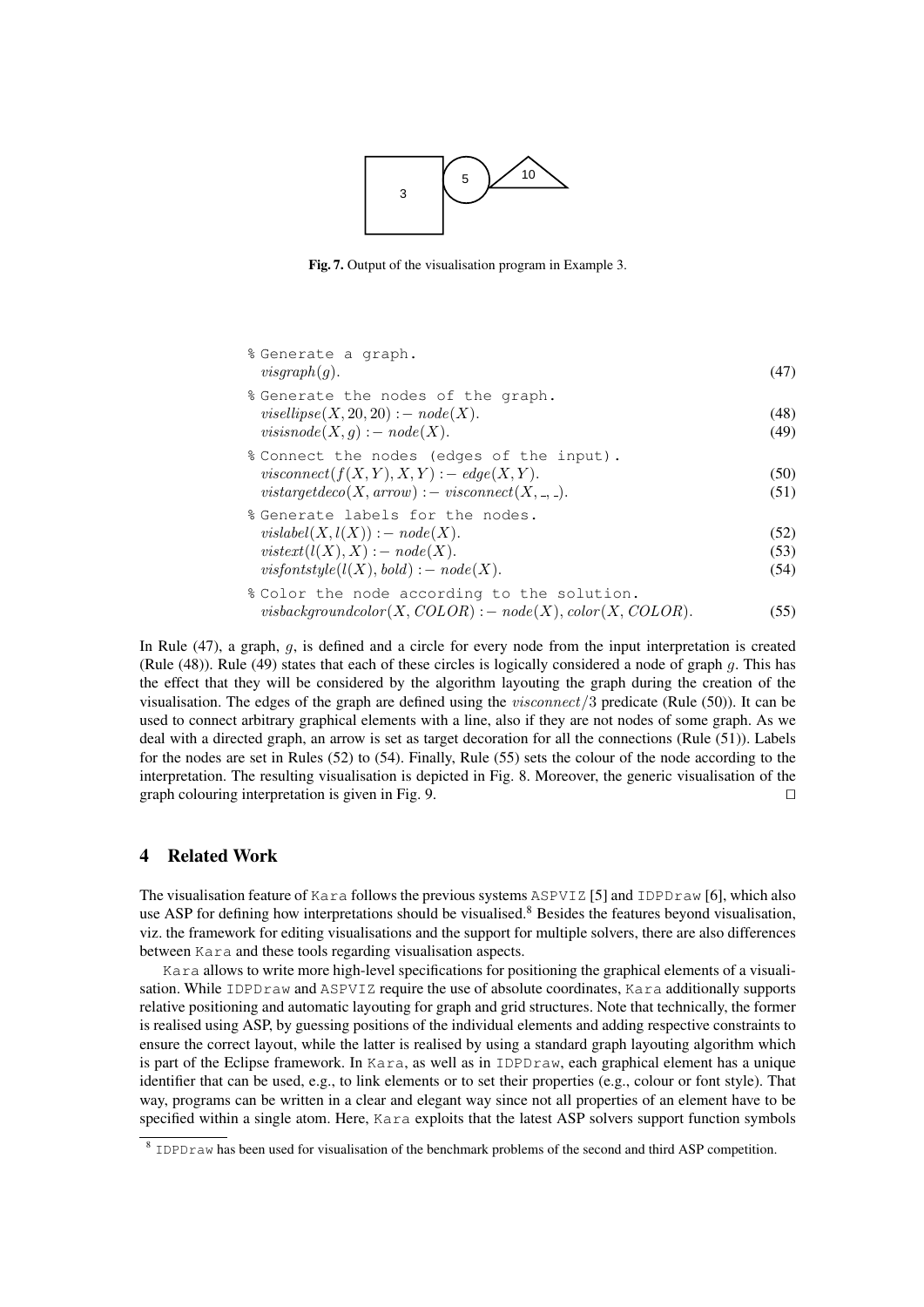

Fig. 8. Visualisation of a coloured graph.

that allow for generating new identifiers from terms of the interpretation to visualise. IDPDraw does not support function symbols. Instead, for having compound identifiers, IDPDraw uses predicates of variable length (e.g.,  $idp\_polygon(id_1, id_2, ...)$ ). A disadvantage of this approach is that some solvers, like DLV, do not support predicates of variable length. ASPVIZ does not support identifiers for graphical objects.

The support for a z-axis to determine which object should be drawn over others is available in Kara and IDPDraw but missing in ASPVIZ. Both Kara and ASPVIZ support the export of visualisations as vector graphics in the SVG format, which is not possible with IDPDraw. A feature that is supported by ASPVIZ and IDPDraw, however, is creating animations which is not possible with Kara so far.

Kara and ASPVIZ are written in Java and depend only on a Java Virtual Machine. IDPDraw, on the other hand, is written in C++ and depends on the qt libraries. Finally, Kara is embedded in an IDE, whereas ASPVIZ and IDPDraw are stand-alone tools.

A related approach from software engineering is the Alloy Analyzer, a tool to support the analysis of declarative software models [12]. Models are formulated in a first-order based specification language. The Alloy Analyzer can find satisfying instances of a model using translations to SAT. Instances of models are first-order structures that can be automatically visualised as graphs, where the nodes correspond to atoms from respective signature declarations in the specification, and the edges correspond to relations between atoms. Since the Alloy approach is based on finding models for declarative specifications, it can be regarded as an instance of ASP in a broader sense. The visualisation of first-order structures in Alloy is closely related to the generic visualisation mode of Kara where no dedicated visualisation program is needed. Alloy supports filtering predicates and arguments away of the graph. We consider to add such a feature in future versions of Kara for getting a clearer generic visualisation.

## 5 Conclusion

We presented the tool Kara for visualising and visual editing of interpretations in ASP. It supports generic as well as customised visualisations. For the latter, a powerful language for defining a visualisation by means of ASP is provided, supporting, e.g., automated graph layouting, grids of graphical elements, and relative positioning. The editing feature is based on abductive reasoning, inferring a new interpretation as hypothesis to explain a modified visualisation. In future work, we want to add support for defining input and output signatures for programs in SeaLion. Then, the abduction framework of Kara could be easily extended such that instead of deriving an interpretation that corresponds to the modified visualisation, one can derive inputs for a domain program such that one of its answer sets has this visualisation.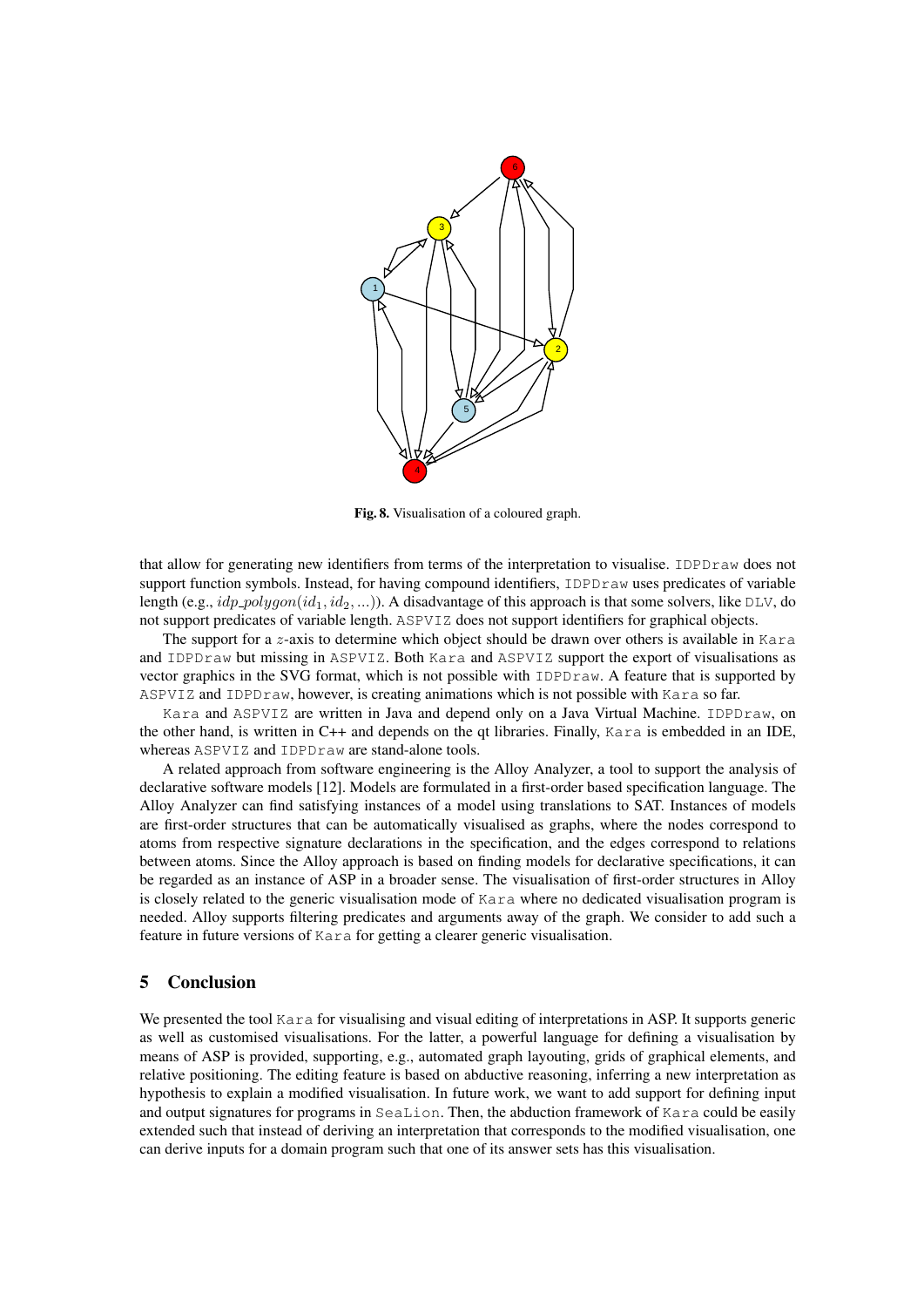

Fig. 9. A screenshot of SeaLion's visual interpretation editor showing a generic visualisation of the graph colouring interpretation of Example 4 (the layout of the graph has been manually optimised by moving the nodes in the editor).

# A Predefined Visualisation Predicates in **Kara**

| <b>Atom</b>                              | <b>Intended meaning</b>                                                       |
|------------------------------------------|-------------------------------------------------------------------------------|
| vis ellipse(id, height, width)           | Defines an ellipse with specified height and width.                           |
| visrect(id, height, width)               | Defines a rectangle with specified height and width.                          |
| vis polygon(id, x, y, ord)               | Defines a point of a polygon. The ordering defines in which order             |
|                                          | the defined points are connected with each other.                             |
| visimage(id, path)                       | Defines an image given in the specified file.                                 |
| visline(id, $x_1,y_1,x_2,y_2,z$ )        | Defines a line between the points $(x_1, y_1)$ and $(x_2, y_2)$ .             |
| $visgrid(id, rows, cols, height, width)$ | Defines a grid, with the specified number of rows and columns;                |
|                                          | height and width determine the size of the grid.                              |
| visgraph(id)                             | Defines a graph.                                                              |
| vistert(id, text)                        | Defines a text element.                                                       |
| $ ~vislabel(id_q, id_t)$                 | Sets the text element $id_t$ as a label for graphical element $id_a$ . Labels |
|                                          | are supported for the following elements: $viselling/3$ , $visrect/3$ ,       |
|                                          | $vis polygon/4$ , and $visconnect/3$ .                                        |
| $visisnode(id_n,id_q)$                   | Adds the graphical element $id_n$ as a node to a graph $id_q$ for au-         |
|                                          | tomatic layouting. The following elements are supported as nodes:             |
|                                          | $visrect/3$ , $visellings$ , $\frac{1}{3}$ , $vis polygon/4$ , $visimage/2$ . |
| visscale(id, height, weight)             | Scales an image to the specified height and width.                            |
| visposition(id, x, y, z)                 | Puts an element id on the fixed position $(x, y, z)$ .                        |